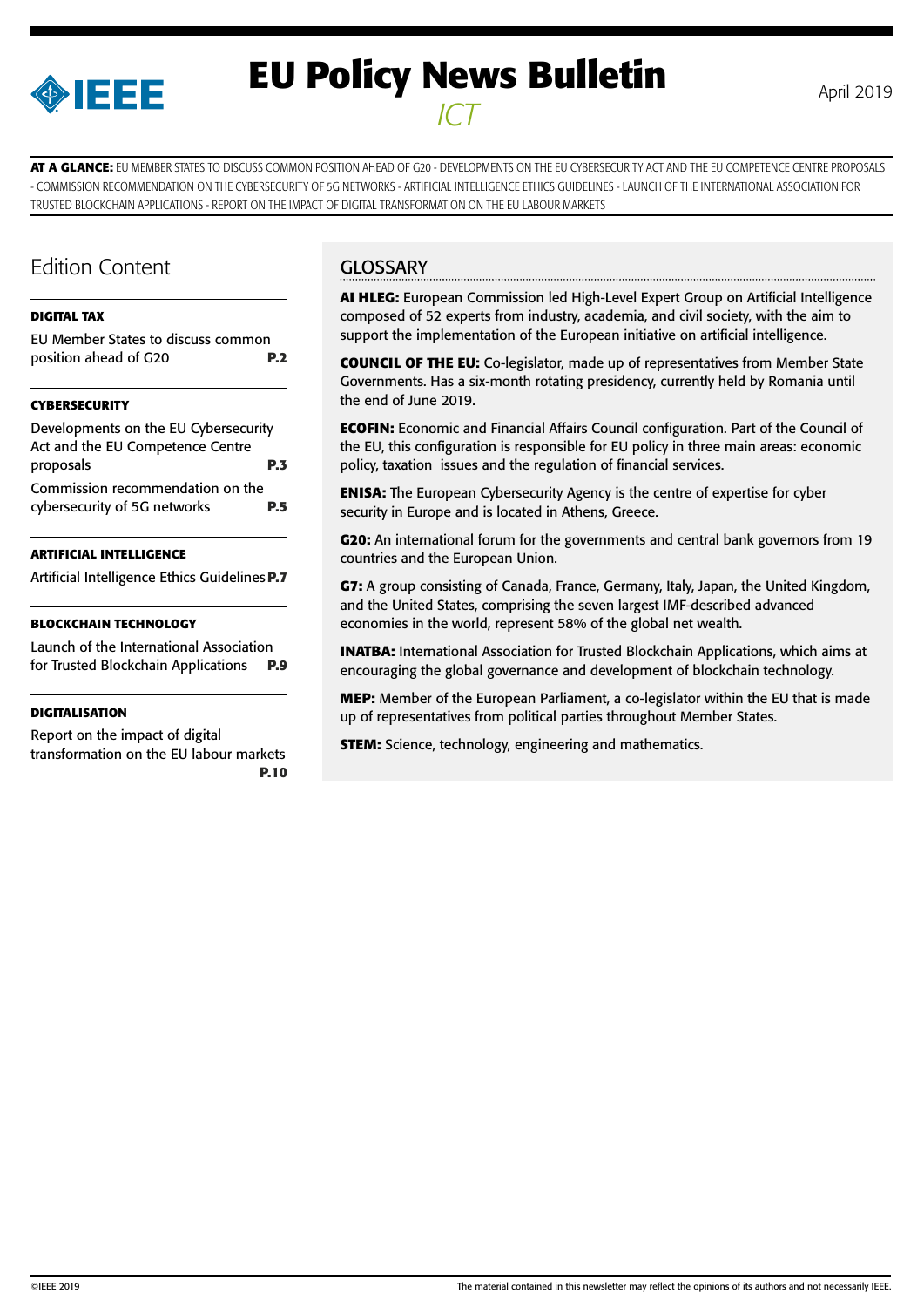#### <span id="page-1-0"></span>**DIGITAL TAX**

| EU Member States to discuss common |            |
|------------------------------------|------------|
| position ahead of G20              | <b>P.2</b> |

#### **[CYBERSECURITY](#page-2-0)**

| Developments on the EU Cybersecurity                             |            |
|------------------------------------------------------------------|------------|
| Act and the EU Competence Centre                                 |            |
| proposals                                                        | <b>P.3</b> |
| Commission recommendation on the<br>cybersecurity of 5G networks | <b>P.5</b> |

#### **[ARTIFICIAL INTELLIGENCE](#page-6-0)**

[Artificial Intelligence Ethics Guidelines](#page-6-0)**P.7**

#### **[BLOCKCHAIN TECHNOLOGY](#page-8-0)**

[Launch of the International Association](#page-8-0)  [for Trusted Blockchain Applications](#page-8-0) **P.9**

#### **[DIGITALISATION](#page-9-0)**

[Report on the impact of digital](#page-9-0)  [transformation on the EU labour markets](#page-9-0) **[P.10](#page-9-0)**

#### DIGITAL TAX

## **EU Member States to discuss common position ahead of G20**



**©Shutterstock** 

The Economic and Financial Affairs Council configuration (ECOFIN) meeting in May will discuss a common EU position on the digital tax, with the aim of having a clear view for the international debate, ahead of the G20 finance ministers and central bank governors meeting in Osaka in late June. Since smaller EU Member States voiced concerns about being left outside the international discussions, the Commission offered to step in and represent the bloc as a whole to address these concerns.

At the preparatory informal ECOFIN meeting in Bucharest in early April 2019, French Finance Minister Bruno Le Maire outlined a three-step approach on taxation reforms, which would entail the taxation of Internet companies based on turnover by 2020; the introduction of a minimum corporate tax rate; and the definition of goods taxed on the basis of production or consumer location. France is expected to lead the push for talks at the international level, when it hosts the G7 meeting at the end of August 2019.

Meanwhile, a number of EU Member States have introduced or are planning to introduce their own version of the digital tax. These include France, Germany, Spain, the UK, Italy, Austria and the Czech Republic.

Elsewhere, Competition Commissioner Margrethe Vestager offered her support for national digital tax measures, commenting that "the inconvenience of a fragmented digital taxation" is a step forward and, although a solution at the international level is preferable, this is nevertheless one way to ensure action in a reasonable timeframe.

(Source: Interel)

If you have any suggestions for content, or would like to know more about IEEE's European Public Policy activities, please contact [eppc@ieee.org](mailto:eppc%40ieee.org?subject=). Thank you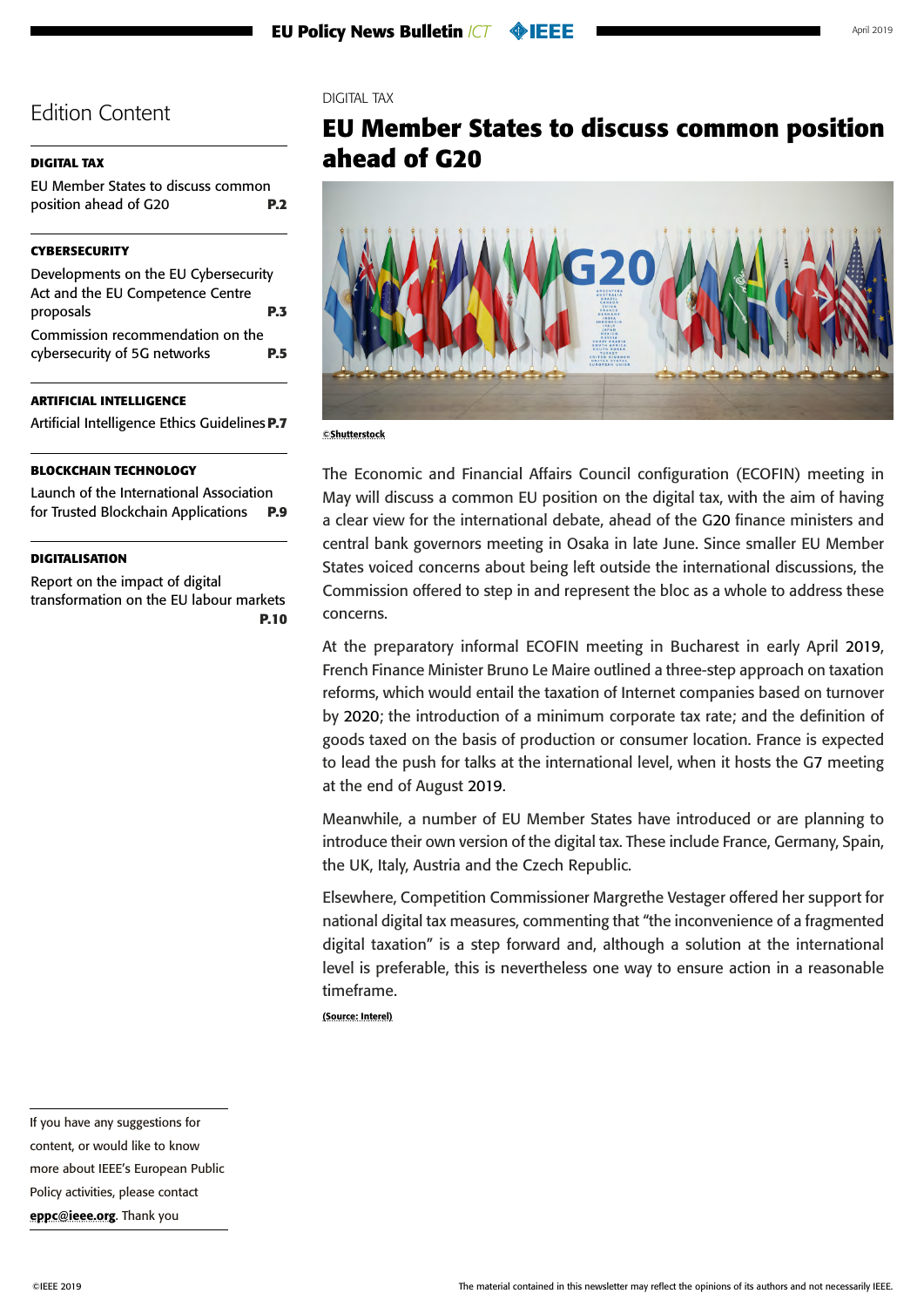#### <span id="page-2-0"></span>**[DIGITAL TAX](#page-1-0)**

[EU Member States to discuss common](#page-1-0)  [position ahead of G20](#page-1-0) **P.2**

#### **CYBERSECURITY**

| Developments on the EU Cybersecurity                             |            |
|------------------------------------------------------------------|------------|
| Act and the EU Competence Centre                                 |            |
| proposals                                                        | <b>P.3</b> |
| Commission recommendation on the<br>cybersecurity of 5G networks | <b>P.5</b> |

#### **[ARTIFICIAL INTELLIGENCE](#page-6-0)**

[Artificial Intelligence Ethics Guidelines](#page-6-0)**P.7**

#### **[BLOCKCHAIN TECHNOLOGY](#page-8-0)**

[Launch of the International Association](#page-8-0)  [for Trusted Blockchain Applications](#page-8-0) **P.9**

#### **[DIGITALISATION](#page-9-0)**

[Report on the impact of digital](#page-9-0)  [transformation on the EU labour markets](#page-9-0) **[P.10](#page-9-0)**

If you have any suggestions for content, or would like to know more about IEEE's European Public Policy activities, please contact [eppc@ieee.org](mailto:eppc%40ieee.org?subject=). Thank you

#### CYBERSECURITY

## **Developments on the EU Cybersecurity Act and the EU Competence Centre proposals**



#### © ShutterStock

Following the formal endorsement of the **[provisional agreement](http://www.europarl.europa.eu/meetdocs/2014_2019/plmrep/COMMITTEES/ITRE/DV/2019/01-14/6-provisional-agreement-niebler-enisa-EN.pdf)** on the EU Cybersecurity Act on 12 March by the European Parliament, all EU political groups welcomed it as an essential component for the protection of European interests and citizens. The legislation will strengthen the mandate of the European Cybersecurity Agency (ENISA) and will create a European certification scheme, operating on a voluntary basis.

The Council of the EU must now approve the agreement on the Cybersecurity Act before it is published in the Official Journal of the European Union. It will enter into force on the twentieth day after its publication.

The attention is therefore shifting to the implementation of the Act, as ENISA is taking forward the work on creating certification schemes, with cloud and 5G as immediate priorities. However, there is some industry concern that the first schemes on cloud and 5G will be rushed out. Meanwhile, ENISA Executive Director Udo Helmbrecht will be replaced, possibly over the summer.

With regards to the EU Competence Centre and the Network of National Coordination Centres proposal, both the European Parliament and the Council of the EU reached their respective positions on 13 March.

Representatives from the European Parliament, the Council of the EU and the European Commission already entered into trilogue negotiations. Overall, there is great support for this proposal, as the Competence Centre aims at enhancing the coordination of research and innovation in the field of cybersecurity and becoming the EU's main instrument to pool investment in cybersecurity research, technology and industrial development, while the National Coordination Centres should provide the technical expertise in cybersecurity.

Nevertheless, there is still quite a difference in perspective on issues such as the tasks of the Competence Centre, its financing and decision-making. There also appears to be a complex interaction with the Digital Europe and Horizon Europe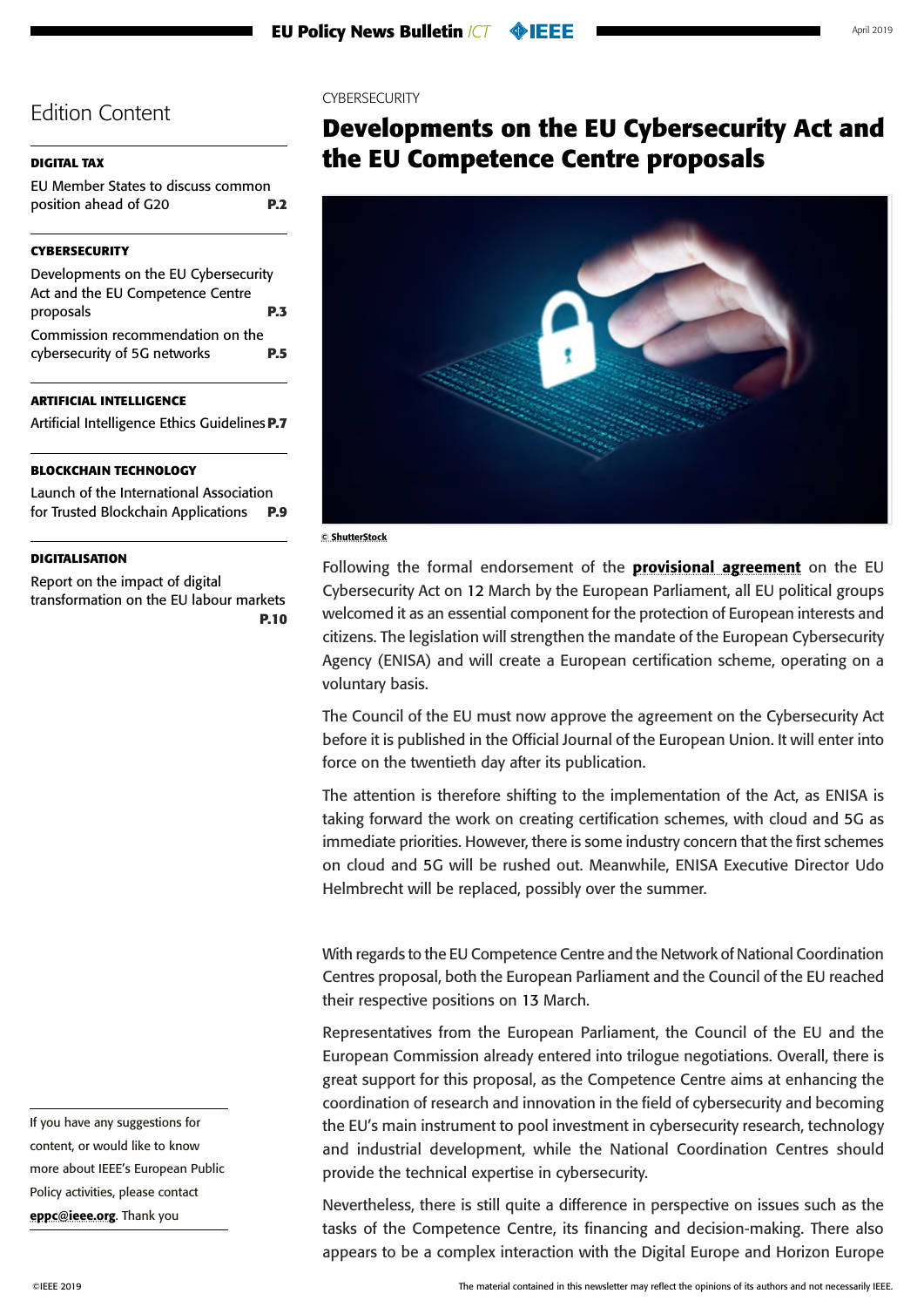#### **EU Policy News Bulletin** *ICT*

### Edition Content

#### **[DIGITAL TAX](#page-1-0)**

[EU Member States to discuss common](#page-1-0)  [position ahead of G20](#page-1-0) **P.2**

#### **[CYBERSECURITY](#page-2-0)**

| Developments on the EU Cybersecurity |            |
|--------------------------------------|------------|
| Act and the EU Competence Centre     |            |
| proposals                            | <b>P.3</b> |
| Commission recommendation on the     |            |
| cybersecurity of 5G networks         | <b>P.5</b> |

#### **[ARTIFICIAL INTELLIGENCE](#page-6-0)**

[Artificial Intelligence Ethics Guidelines](#page-6-0)**P.7**

#### **[BLOCKCHAIN TECHNOLOGY](#page-8-0)**

[Launch of the International Association](#page-8-0)  [for Trusted Blockchain Applications](#page-8-0) **P.9**

#### **[DIGITALISATION](#page-9-0)**

[Report on the impact of digital](#page-9-0)  [transformation on the EU labour markets](#page-9-0) **[P.10](#page-9-0)**

programmes. A number of Members of Parliament (MEP) and national attachés believe that more clarification is needed on the contribution by Member States.

Therefore, on 17 April 2019 the European Parliament voted to close the first reading of the file with 480 votes in favour, 70 against and 60 abstentions. This was a procedural vote to ensure the Parliament's position is endorsed by the Plenary. Trilogue negotiations on this file will be resumed under the new Parliament, with a new file Rapporteur, since MEP Julia Reda (Greens/Germany) is not running for the next parliamentary term.

 **(Source: Interel)**

Policy activities, please contact [eppc@ieee.org](mailto:eppc%40ieee.org?subject=). Thank you

If you have any suggestions for content, or would like to know more about IEEE's European Public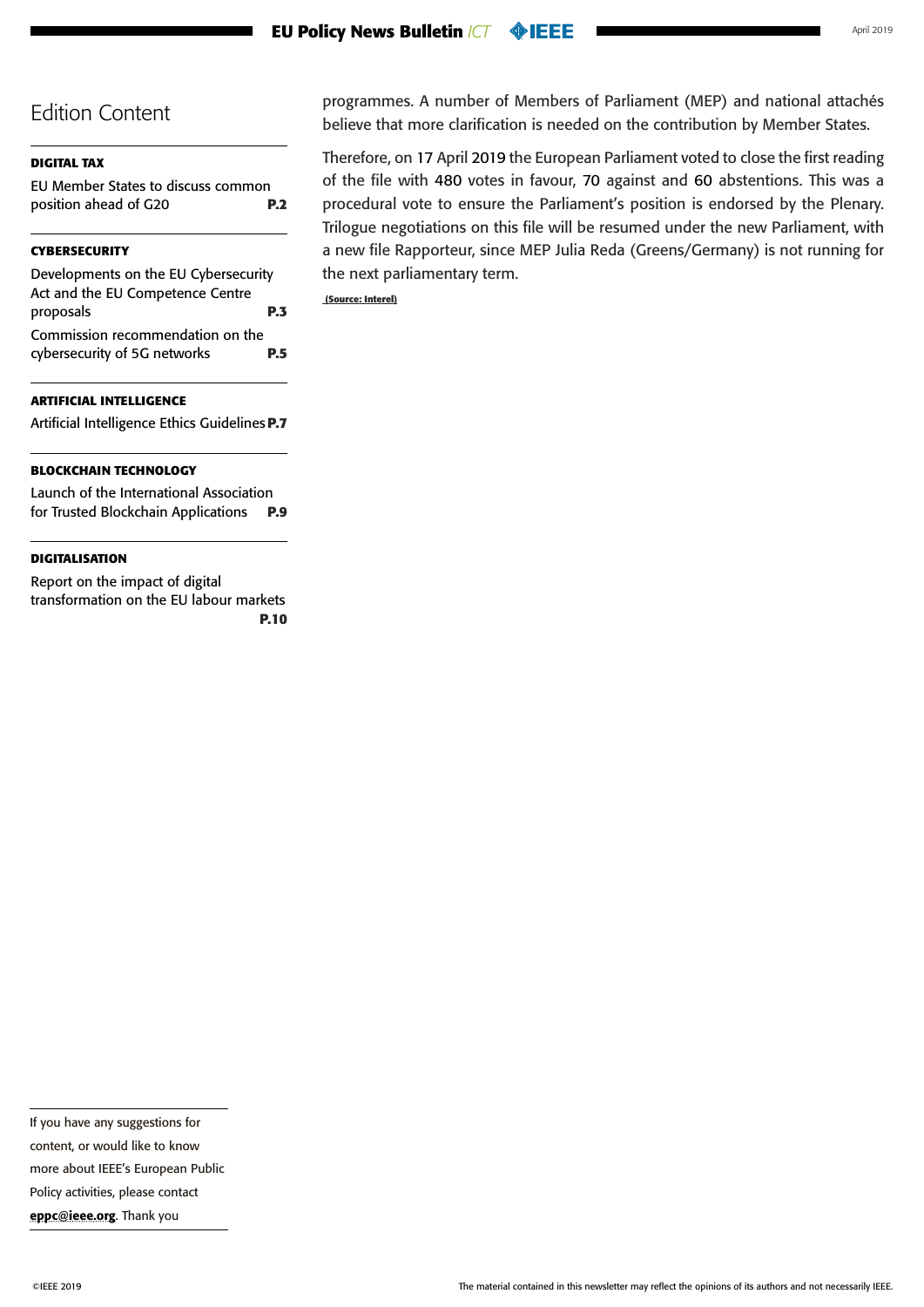#### <span id="page-4-0"></span>**[DIGITAL TAX](#page-1-0)**

[EU Member States to discuss common](#page-1-0)  [position ahead of G20](#page-1-0) **P.2**

#### **[CYBERSECURITY](#page-2-0)**

| Developments on the EU Cybersecurity                             |     |
|------------------------------------------------------------------|-----|
| Act and the EU Competence Centre                                 |     |
| proposals                                                        | P.3 |
| Commission recommendation on the<br>cybersecurity of 5G networks | P.5 |

#### **[ARTIFICIAL INTELLIGENCE](#page-6-0)**

[Artificial Intelligence Ethics Guidelines](#page-6-0)**P.7**

#### **[BLOCKCHAIN TECHNOLOGY](#page-8-0)**

[Launch of the International Association](#page-8-0)  [for Trusted Blockchain Applications](#page-8-0) **P.9**

#### **[DIGITALISATION](#page-9-0)**

[Report on the impact of digital](#page-9-0)  [transformation on the EU labour markets](#page-9-0) **[P.10](#page-9-0)**

If you have any suggestions for content, or would like to know more about IEEE's European Public Policy activities, please contact [eppc@ieee.org](mailto:eppc%40ieee.org?subject=). Thank you

## **Commission recommendation on the cybersecurity of 5G networks**



#### ©Shutterstock

On 26 March, the European Commission **[published](https://ec.europa.eu/digital-single-market/en/news/cybersecurity-5g-networks)** a Recommendation on the Cybersecurity of 5G networks. The document is an attempt to address concerns raised over Huawei's involvement in the roll out of 5G networks in Europe, but without going for a full ban (along the lines of US rhetoric). The main line to take is that a risk assessment needs to be undertaken and follow-up action taken up depending on the results of this assessment. Supply chain and the legal and policy framework of suppliers will feature into the risk assessment, highlighting the importance of the political environment, especially from third countries.

During the presentation of the recommendation, the Vice-President of the Commission, Andrus Ansip, noted that "we have some concerns with some producers", naming China and Huawei. However, he noted that the Commission was "not asking for a ban on any suppliers" but "by the time we have enough evidence allowing us to go public, it will be too late. We have to undertake our risk assessment now".

The Commissioner for the Security Union, Julian King, was keen to stress that the risk assessment envisaged in the recommendation was something that would have to be undertaken anyway and was not targeted at any one company, or dictated by any other country. While Ansip added that, according to Chinese law, Chinese companies need to collaborate with security services, King commented that "legal and policy frameworks governing potential third country suppliers" would have to be taken into account in the risk assessment.

The first step suggested by the Recommendation is that, by June 2019, Member States would have to undertake a risk assessment to identify risks and look at how to mitigate them. They should look at supply chain diversity, technical factors, legal and policy frameworks governing potential third country suppliers. On this basis, Member States should update existing security requirements for network providers and include conditions for ensuring the security of public networks, especially when granting rights of use for radio frequencies in 5G bands. It is worth noting that EU Member States have the right to exclude companies from their markets for national security reasons, if they do not comply with the country's standards and legal framework.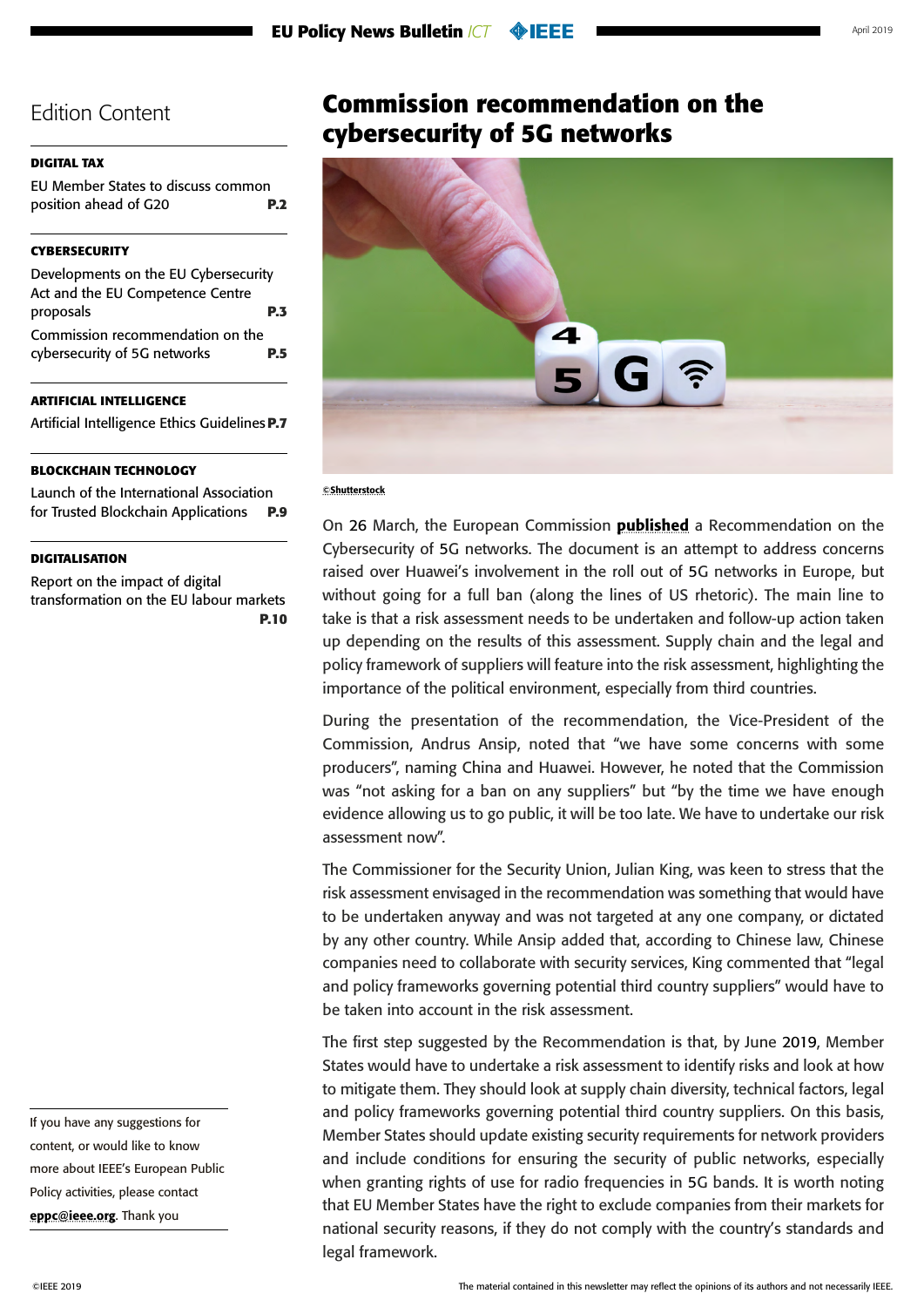#### **[DIGITAL TAX](#page-1-0)**

[EU Member States to discuss common](#page-1-0)  [position ahead of G20](#page-1-0) **P.2**

#### **[CYBERSECURITY](#page-2-0)**

| Developments on the EU Cybersecurity                             |            |
|------------------------------------------------------------------|------------|
| Act and the EU Competence Centre                                 |            |
| proposals                                                        | <b>P.3</b> |
| Commission recommendation on the<br>cybersecurity of 5G networks | <b>P.5</b> |

#### **[ARTIFICIAL INTELLIGENCE](#page-6-0)**

[Artificial Intelligence Ethics Guidelines](#page-6-0)**P.7**

#### **[BLOCKCHAIN TECHNOLOGY](#page-8-0)**

[Launch of the International Association](#page-8-0)  [for Trusted Blockchain Applications](#page-8-0) **P.9**

#### **[DIGITALISATION](#page-9-0)**

[Report on the impact of digital](#page-9-0)  [transformation on the EU labour markets](#page-9-0) **[P.10](#page-9-0)** Then, by October 2019, the individual national risk assessments should be woven together into a European review of 5G network security. These should prioritise the most sensitive and vulnerable aspects. Therefore, Member States will agree on a set of mitigating measures that can be used at national level. These can include certification requirements, tests, controls, as well as the identification of products or suppliers that are considered potentially nonsecure.

Finally, by the end of 2019, a toolbox of measures will be presented for both at national and European level to mitigate security threats and develop common minimum standards for cybersecurity of 5G networks across the EU. The toolbox will include an inventory of the types of security risks that can affect the cybersecurity of 5G networks; and a set of possible mitigating measures. Member States and the Commission will also develop specific security requirements in the context of public procurement for 5G, which should include mandatory requirements to implement cybersecurity certification schemes in public procurement.

**(Source: European Commission)**

If you have any suggestions for content, or would like to know

more about IEEE's European Public

Policy activities, please contact [eppc@ieee.org](mailto:eppc%40ieee.org?subject=). Thank you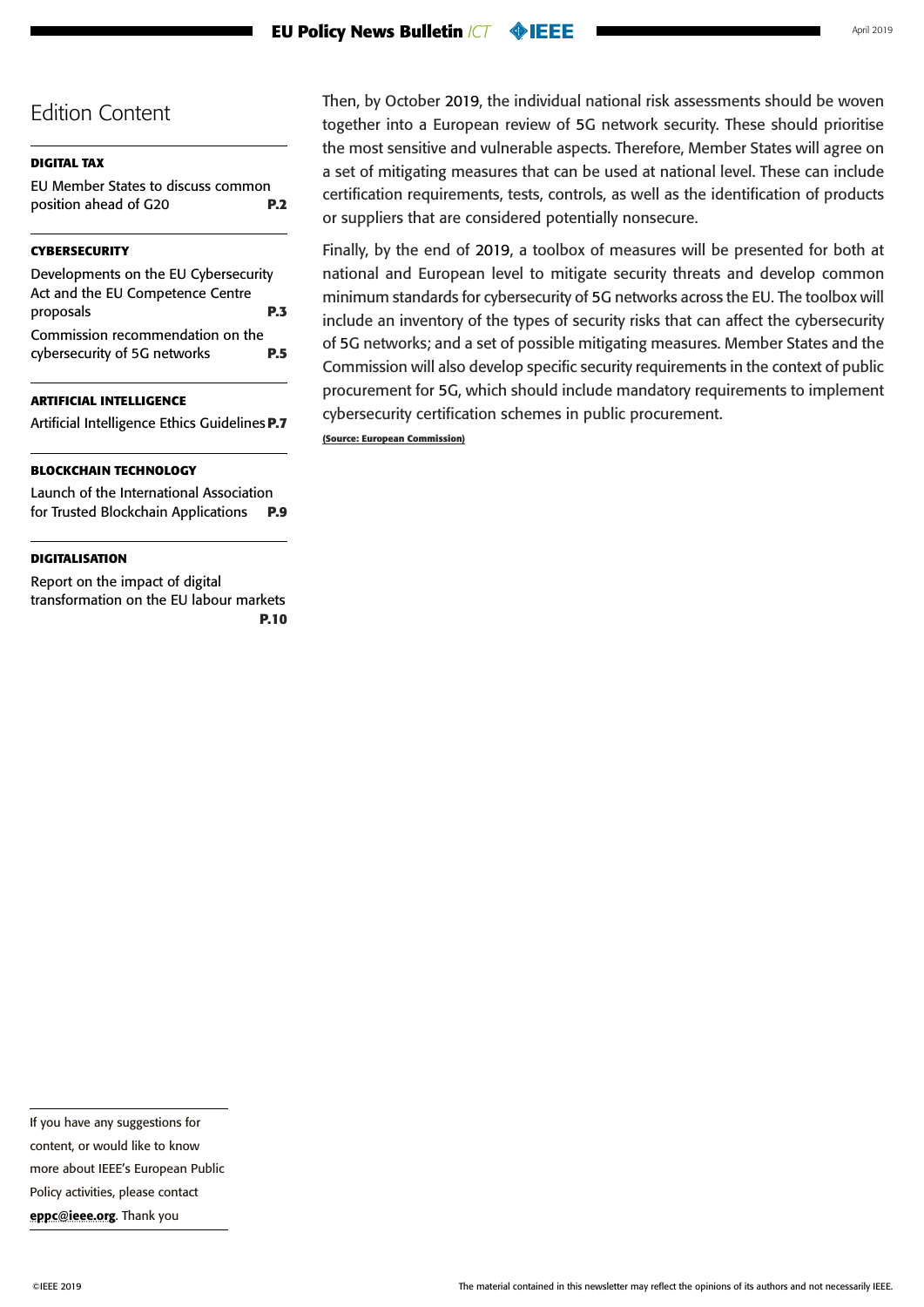#### <span id="page-6-0"></span>**[DIGITAL TAX](#page-1-0)**

[EU Member States to discuss common](#page-1-0)  [position ahead of G20](#page-1-0) **P.2**

#### **[CYBERSECURITY](#page-2-0)**

| Developments on the EU Cybersecurity                             |            |
|------------------------------------------------------------------|------------|
| Act and the EU Competence Centre                                 |            |
| proposals                                                        | <b>P.3</b> |
| Commission recommendation on the<br>cybersecurity of 5G networks | P.5        |

#### **ARTIFICIAL INTELLIGENCE**

Artificial Intelligence Ethics Guidelines**P.7**

#### **[BLOCKCHAIN TECHNOLOGY](#page-8-0)**

[Launch of the International Association](#page-8-0)  [for Trusted Blockchain Applications](#page-8-0) **P.9**

#### **[DIGITALISATION](#page-9-0)**

[Report on the impact of digital](#page-9-0)  [transformation on the EU labour markets](#page-9-0) **[P.10](#page-9-0)**

If you have any suggestions for content, or would like to know more about IEEE's European Public Policy activities, please contact [eppc@ieee.org](mailto:eppc%40ieee.org?subject=). Thank you

#### ARTIFICIAL INTELLIGENCE

## **Artificial Intelligence Ethics Guidelines**



#### ©Shutterstock

The final **[Artificial Intelligence Ethics Guidelines](https://ec.europa.eu/newsroom/dae/document.cfm?doc_id=58477)** were published on 8 April 2019, by the **[High-Level Expert Group](http://ec.europa.eu/digital-single-market/en/high-level-expert-group-artificial-intelligence)** on Artificial Intelligence (AI HLEG), composed of 52 experts from industry, academia, and civil society.

Following the publication of the **[draft AI ethics guidelines](https://ec.europa.eu/digital-single-market/news-redirect/641027)** in December 2018, to which more than 500 comments were received, the expert group agreed on a series of ethical requirements for AI, in order to make AI "trustworthy" based on a human-centric approach. The industry is invited to test these requirements in an upcoming pilot phase in Q3 and Q4 of 2019.

These guidelines are part of the Commission's three-step approach of setting out the key requirements for trustworthy AI, launching a large scale pilot phase for feedback from stakeholders, and working on international consensus building for human-centric AI.

Human agency and oversight is the first of the seven essential requirements for achieving trustworthy AI. Indeed, AI systems should enable equitable societies by supporting human agency and fundamental rights, and not decrease, limit or misguide human autonomy.

Robustness and safety are the second requirement. Trustworthy AI requires algorithms to be secure, reliable and robust enough to deal with errors or inconsistencies during all life cycle phases of AI systems.

Thirdly, privacy and data governance are essential. Citizens should have full control over their own data, while data concerning them will not be used to harm or discriminate against them. With regards to access to data, it is recommended that, in any given organisation that handles individuals' data, protocols governing data access should be put in place to outline who can access data and under which circumstances.

The fourth requirement is transparency. Since the traceability of AI systems is essential, data sets and algorithms, should be ensured and any decision made by an algorithm should be verifiable and explained.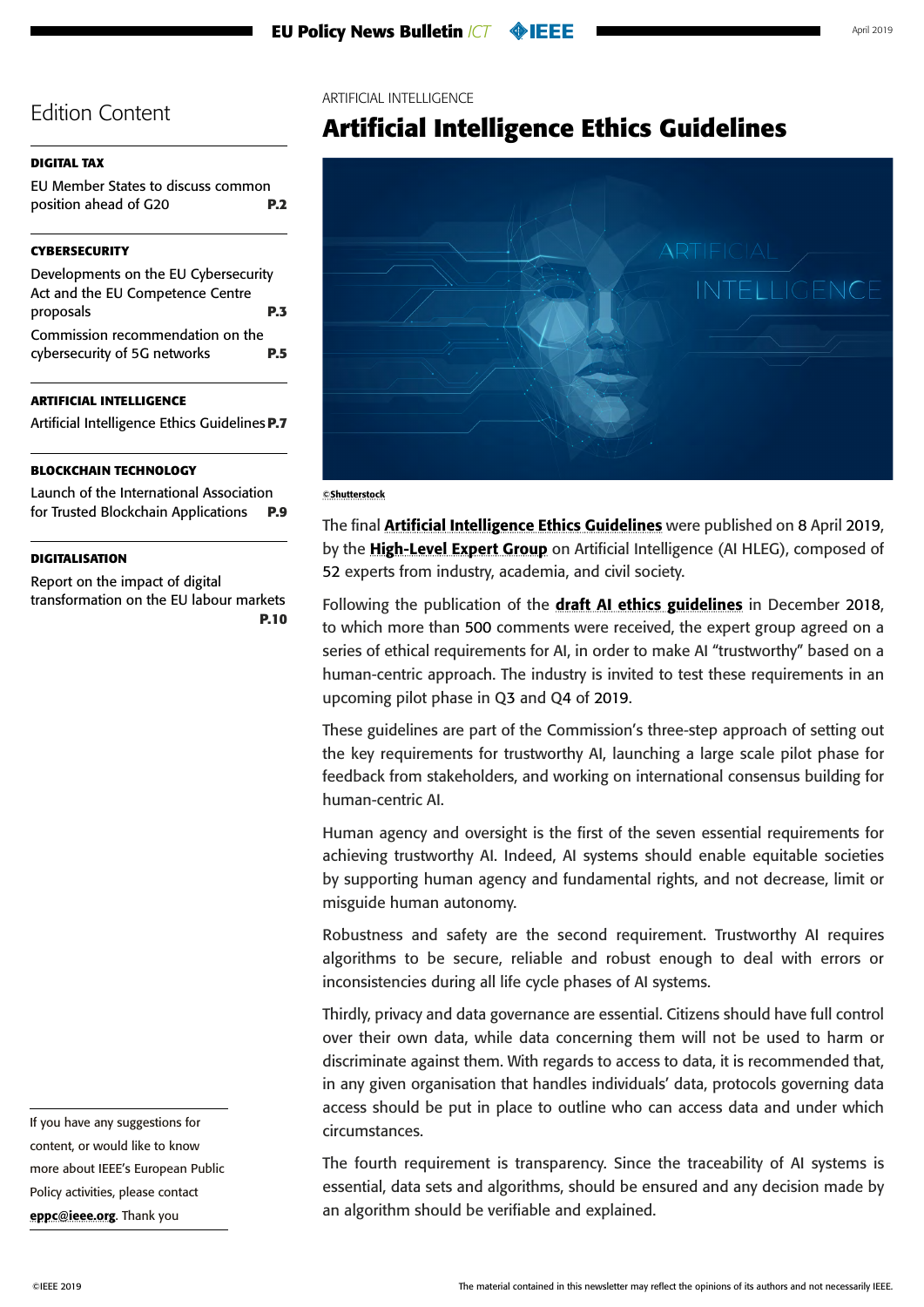#### **EU Policy News Bulletin** *ICT* **OBJEE**

### Edition Content

#### **[DIGITAL TAX](#page-1-0)**

[EU Member States to discuss common](#page-1-0)  [position ahead of G20](#page-1-0) **P.2**

#### **[CYBERSECURITY](#page-2-0)**

| Developments on the EU Cybersecurity                             |            |
|------------------------------------------------------------------|------------|
| Act and the EU Competence Centre                                 |            |
| proposals                                                        | <b>P.3</b> |
| Commission recommendation on the<br>cybersecurity of 5G networks | <b>P.5</b> |

#### **[ARTIFICIAL INTELLIGENCE](#page-6-0)**

[Artificial Intelligence Ethics Guidelines](#page-6-0)**P.7**

#### **[BLOCKCHAIN TECHNOLOGY](#page-8-0)**

[Launch of the International Association](#page-8-0)  [for Trusted Blockchain Applications](#page-8-0) **P.9**

#### **[DIGITALISATION](#page-9-0)**

[Report on the impact of digital](#page-9-0)  [transformation on the EU labour markets](#page-9-0) **[P.10](#page-9-0)**

Diversity, non-discrimination and fairness is the fifth requirement. AI systems should consider the whole range of human abilities, skills and requirements, and ensure accessibility, especially during the algorithms' programming. Oversight processes to analyse and address the system's purpose, constraints, requirements and decisions might be put in place.

Societal and environmental well-being is the sixth requirement. AI systems should be used to enhance positive social change and enhance sustainability and ecological responsibility.

Finally accountability is essential as mechanisms should be put in place to ensure responsibility and accountability for AI systems and their outcomes.

In May 2019, the AI HLEG should publish its second deliverable on "Policy and Investment Recommendations", which in turn will take a more policymaking angle in looking at how to boost European investment in AI and how much regulation is needed.

By the end of June 2019, the Commission will launch a pilot phase, which will be a practical implementation assessment of the AI ethics requirements. Through the European AI Alliance, industry, research institutes and public authorities are invited to test the detailed assessment list, which complements the guidelines. The results will be reviewed by the expert group in early 2020 and building on this, the Commission will evaluate the outcome, update the assessment list, and might move on to the legislative stage if deemed necessary.

Moreover, the Commission will by the autumn 2019 launch a set of networks of AI research excellence centres; begin setting up networks of digital innovation hubs; and together with Member States and stakeholders, start discussions to develop and implement a model for data sharing.

**(Source: AI HLEG)**

If you have any suggestions for content, or would like to know more about IEEE's European Public Policy activities, please contact

[eppc@ieee.org](mailto:eppc%40ieee.org?subject=). Thank you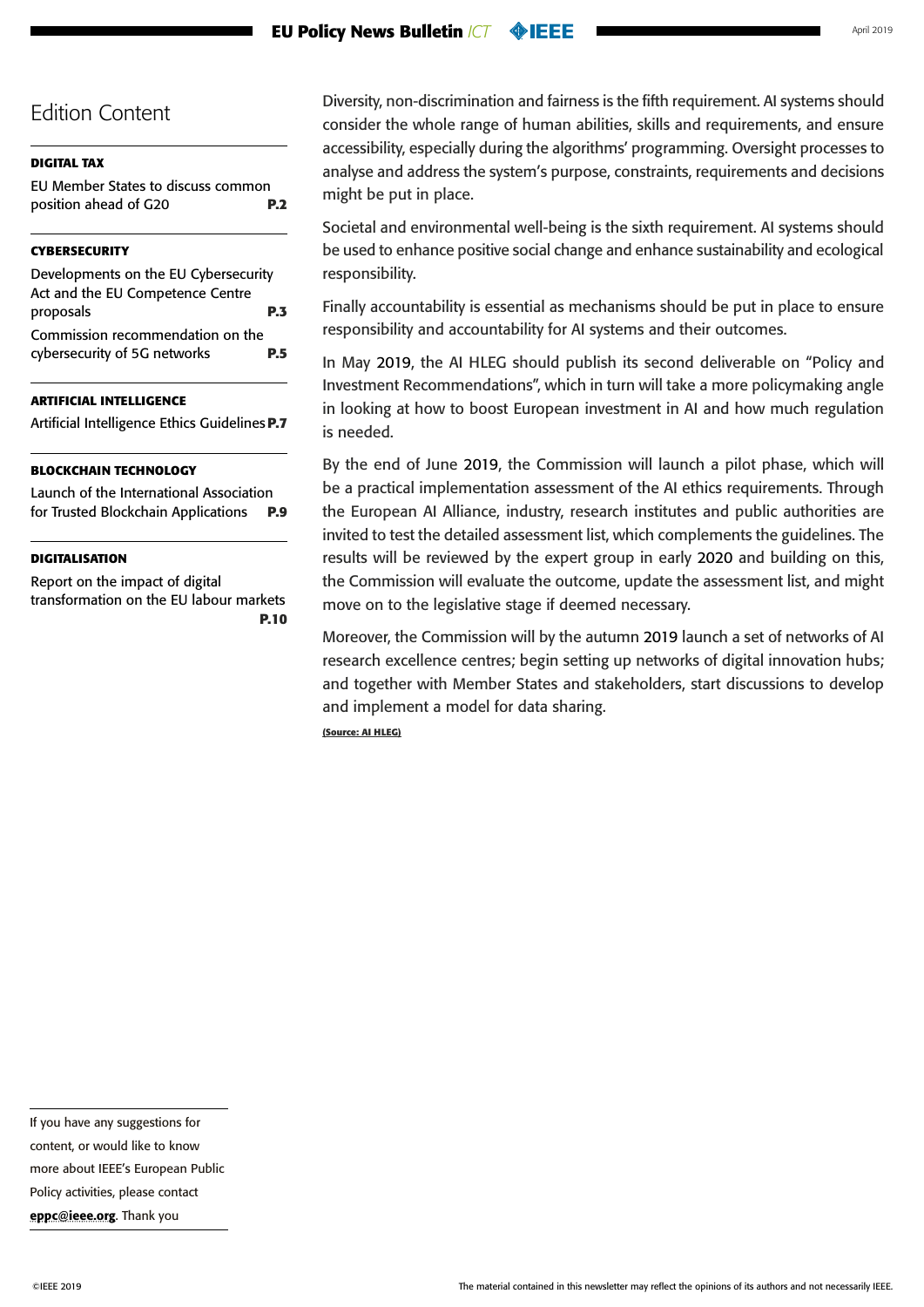#### <span id="page-8-0"></span>**[DIGITAL TAX](#page-1-0)**

[EU Member States to discuss common](#page-1-0)  [position ahead of G20](#page-1-0) **P.2**

#### **[CYBERSECURITY](#page-2-0)**

| Act and the EU Competence Centre<br>proposals<br><b>P.3</b> | Developments on the EU Cybersecurity |  |
|-------------------------------------------------------------|--------------------------------------|--|
|                                                             |                                      |  |
|                                                             |                                      |  |
| cybersecurity of 5G networks<br>P.5                         | Commission recommendation on the     |  |

#### **[ARTIFICIAL INTELLIGENCE](#page-6-0)**

[Artificial Intelligence Ethics Guidelines](#page-6-0)**P.7**

#### **BLOCKCHAIN TECHNOLOGY**

Launch of the International Association for Trusted Blockchain Applications **P.9**

#### **[DIGITALISATION](#page-9-0)**

[Report on the impact of digital](#page-9-0)  [transformation on the EU labour markets](#page-9-0) **[P.10](#page-9-0)**

#### BLOCKCHAIN TECHNOLOGY

## **Launch of the International Association for Trusted Blockchain Applications**



#### ©Shutterstock

A new international association with the aim of encouraging the global governance and development of blockchain technology was launched on 3 April in Brussels.

The International Association for Trusted Blockchain Applications (INATBA) brings together industry, start-ups and SMEs, policy makers, international organisations, regulators, civil society organisations and standard setting bodies to support the roll-out of blockchain and distributed ledger technology across multiple sectors. It aims to develop a framework that promotes public and private sector collaboration, regulatory convergence, legal predictability and ensures the system's integrity and transparency.

Speaking ahead of her keynote speech to the inaugural meeting of the International Association for Trusted Blockchain Applications (INATBA), Mariya Gabriel, Commissioner for Digital Economy and Society praised the potential of blockchain technology to increase trust in the security and reliability of information and welcomed INATBA's "ambitious goals" of bringing together "a range of stakeholders on blockchain and distributed ledger technologies" to "develop a governance structure that works for everyone".

In 2018, the European Commission launched the [European Blockchain Partnership](https://ec.europa.eu/digital-single-market/en/news/european-countries-join-blockchain-partnership), in order to develop a European Blockchain Services Infrastructure that will support the delivery of cross-border digital public services, with the highest standards of security and privacy, as well as the **[EU Blockchain Observatory and Forum,](http://europa.eu/rapid/press-release_IP-18-521_en.htm)** with the support of the European Parliament. Blockchain technology is also a key part of the **[FinTech Action plan](https://ec.europa.eu/info/publications/180308-action-plan-fintech_en)** as well as of the priorities for the **Digital Europe** [Programme](https://ec.europa.eu/digital-single-market/en/news/commission-welcomes-agreement-digital-europe-programme-2021-2027).

**(Source: INATBA)**

If you have any suggestions for content, or would like to know more about IEEE's European Public Policy activities, please contact [eppc@ieee.org](mailto:eppc%40ieee.org?subject=). Thank you